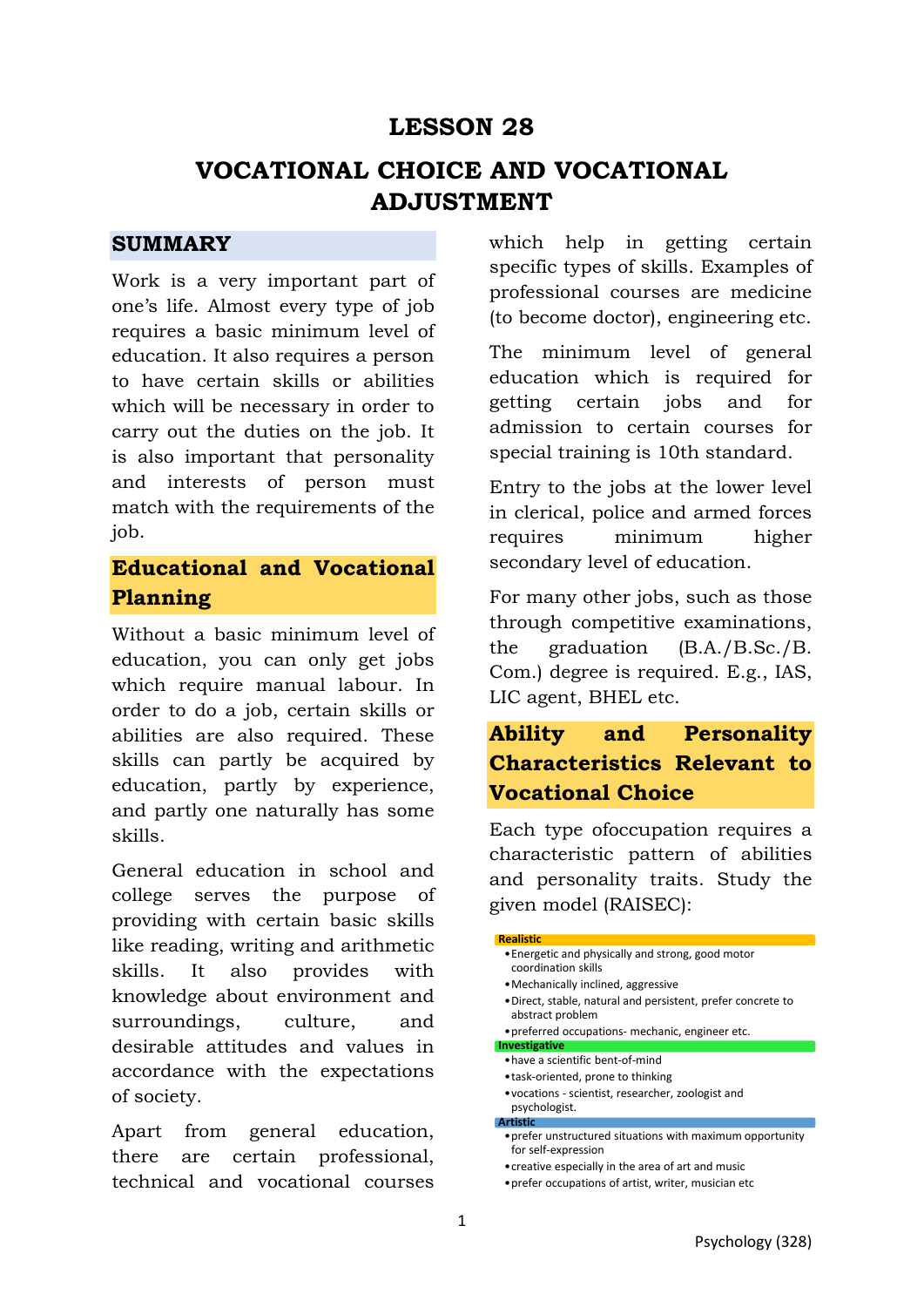#### **Social**

- •involved with people and to work in groups and occupy central positions in groups.
- •Possess good language and interpersonal skills
- •enjoy activities that involve informing, training, curing, helping etc.
- •Vocational preferences of such persons include social work, school teacher etc.

#### **Enterprising**

- •effective in selling, dominating, leading
- •strong desire to achieve organizational goals and economic gain
- •aggressive, popular, self-confident, cheerful, social and high energy level
- •Vocational preferences include business executive, politician etc.

### **Conventional**

- •prefer well-ordered environment and like systematic activities involving
- •avoid situations involving social dealing or physical skills.
- •enjoy power and material possessions.
- •Vocational preferences banking, clerical jobs, traffic policemen, shop salesman etc.

## **Will You Be Able to Do This Job?**

Psychological tests have been developed which help in preparing a profile (description) of an individual's abilities and personality characteristics. When you apply for jobs in different organisations directly or through competitive examinations, the organisations assess your abilities and personality characteristics with the help of certain tests.

For getting any job, you first require a minimum educational qualification but that is not enough. Certain skills, abilities and personality characteristics are equally important in getting a job and being able to perform it effectively.

# **Vocational Choice: The Emerging Perspective**

For any person to carry out his/her job effectively, the person

must have interest in that job. Interest is also very important for deriving satisfaction from one's job.Tools and measures are available to identify interest. With the help of these tools, a psychologist/vocational counselor will be able to provide a clear picture of your interests.

Thus, in making a vocational choice, it is necessary for a person to be aware of- minimum educational qualifications, the abilities and personality characteristics appropriate for that job, and interest.

### **What is Job Satisfaction?**

Job satisfaction is a positive emotional state that occurs when a person's job seems to fulfil his/her needs. It is not always related with the money factor-because some people also work to satisfy their urge to work.Dissatisfaction in a job occurs due to many factors.

# **Factors Influencing Job Satisfaction**

### **Organisational Factors**

•**Rewards**: Reward includes all incentives like raise in pay, perks, facilities and promotion. •**Physical Working** 

**Conditions**: The physical working conditions like availability of necessary furniture, lighting facilities, and work hazards etc.

•**Cooperation**: Cooperation and attitude of the staff members is also an important factor in the job satisfaction of the person.

#### **Personal Factors**

- •**Personality Traits**: While choosing for a job, one should see that he or she has those personality traits which are necessary for that job.
- •**Status and Seniority**: It has been found that higher a person's position within the organisation, the higher the job satisfaction level is reported.
- •**Life Satisfaction**: A person wants to establish or reach a goal in his life and it can be accomplished through the work which one is doing.